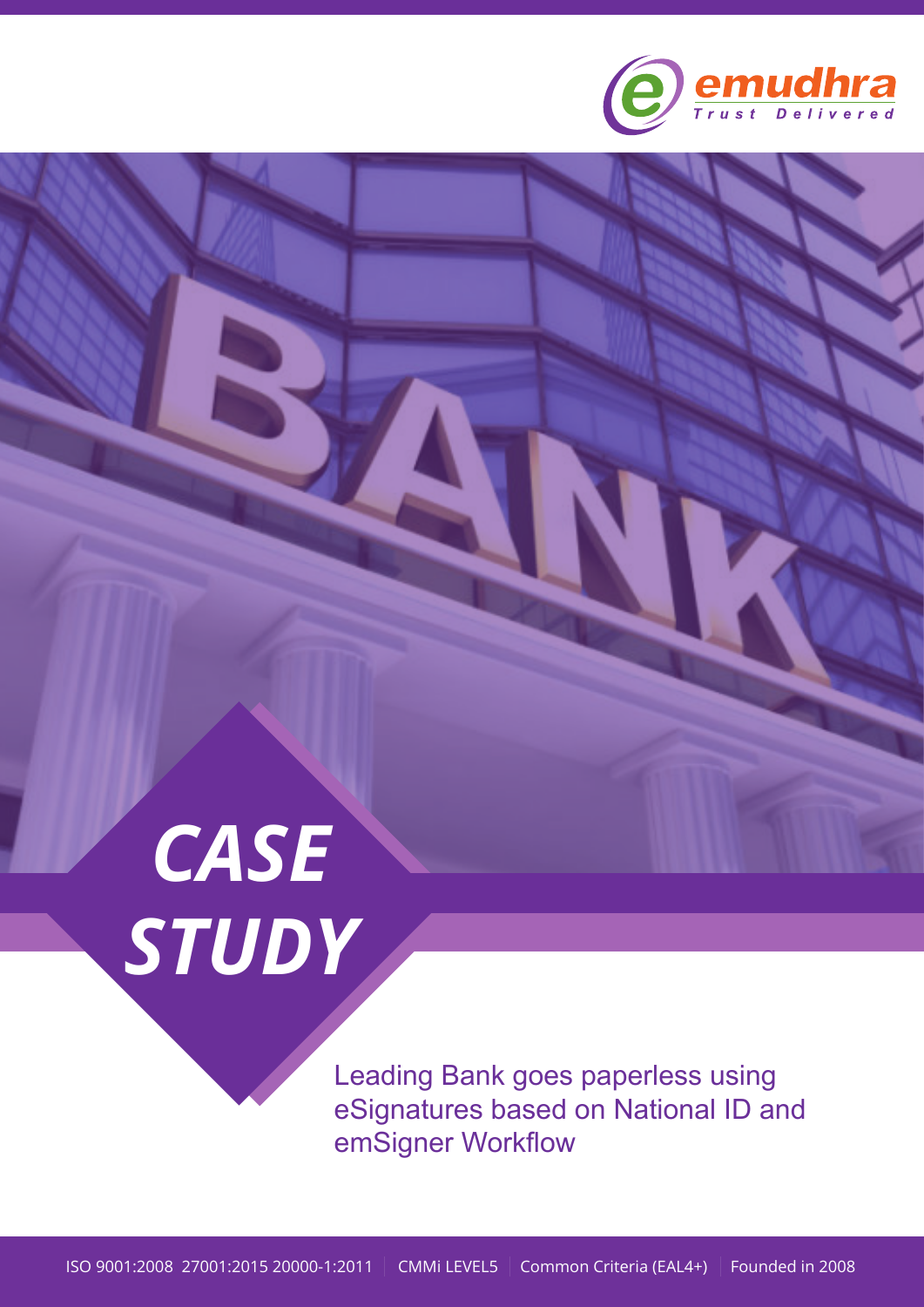

## Leading Bank goes paperless using eSignatures based on National ID and emSigner Workflow

eMudhra helps banks to onboard customers faster, reduce cost, and improve customer experience

#### **Industry** Banking

#### **Business Matters**

With digitalization gaining momentum, banking customers are eager to adopt self-service transactions adding convenience and flexibility to their lives.

Keeping in mind the customers' convenience and security, banks wanted to move to a completely paperless environment for faster customer onboarding by using eSignatures based on National ID, which provides authenticity and legal non-repudiation.

Paperless banking requires more than changing processes and implementing enabling technologies.

#### **Business Need**

Reduce turnaround times for customers from filling the application, submission, eKYC and verification for opening an account using eSign and goes completely paperless office.

#### **Approach**

Deploy a digital signature workflow solution for management of customer lifecycle from application to account opening using legally valid digital signature certificates and components of digital signing and validation, approval workflow, and document management.



#### **Background**

The leading Bank was dealing with delays in the customer onboarding process due to physical document submission, verification, etc. This resulted in tremendous paper usage, and moving the file within the respective teams, for approvals consumed time. This presented challenges and problems, namely:

- Increased customer turnaround times
- An immense pile-up of files pending for approvals, resulting in a delay in project clearance, etc
- Inconsistencies in customer data due to manual errors
- Huge usage of depository for storage and archival of papers

#### **Business Requirement**

The Bank wanted to leverage eSignatures based on National ID to allow customers and sanctioning authorities to initiate, sign, and approve documents as part of a pre-defined workflow. The need was to eradicate paper-based account opening, manual verification, and movement of physical papers internally for routine activities between customer and Bank.

Going completely paperless, will open the door for more efficient operations, lower costs, improved compliance, and better knowledge management.

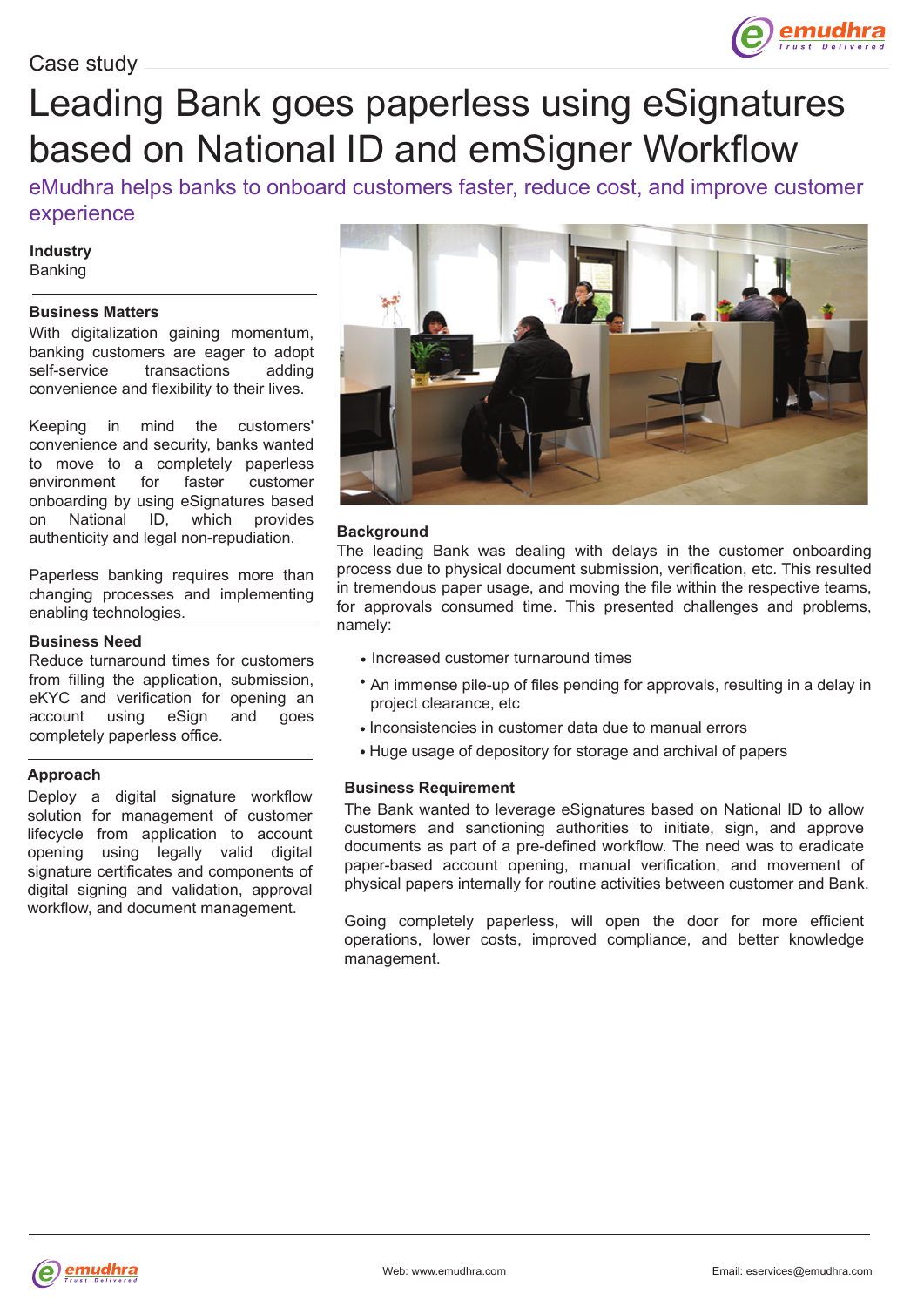

#### **eSignatures based on National ID**

eSign Electronic Signature is a new and innovative way to sign any document. eSign service allows any Aadhaar holder to digitally sign any document without having to obtain a physical digital-signature.

As eSign is incorporated under the second schedule of the Information Technology Act, any document signed using eSign, is legally valid as a physically signed document or a document signed using a conventional digital signature.

#### **Benefits**

Bank reaped significant benefits by implementing eSignatures based on National ID to the workflow for customer onboarding,

These include -

- Legal non-repudiation, reducing frauds
- Offering anywhere, anytime filing of forms for customer onboarding, service requests
- Faster turnaround time, increased e mployee efficiency, productivity and transparency
- Meeting compliance & regulatory requirements
- Completely paperless workflow, resulting in huge savings from a data repository perspective



#### **Solution**

eMudhra (a Licensed Certifying Authority in India and a PKI solution provider) implemented emSigner – a Secure Paperless Office solution to enable Digital Signature based workflow for a customer to bank and vice versa

#### **The typical lifecycle involves**

- Customers can use **eSignatures based on National** ID to sign new account opening forms. These eSigns are opening forms. These eSigns are generated by entering Aadhaar Number and an OTP is being sent to the registered mobile number of the Aadhaar holder
- Customer can do their regular transactions through online gateway of the respective bank by **using eSignatures based on National ID**.
- The forms are sent **through emSigner to approving authorities**
- Approvers review **eKYC, verify and digitally sign the application** using eSign for further account opening process
- Authorised officer can **digitally sign E-Cheques** which are sent to customers
- Approving authorities periodically needs to **sign bulk bank statements** which need to be sent to customers can be signed through eSignatures based on National ID
- Digitally **Sign ECS/NACH mandates** by the approving officer
- Approvers can **digitally sign Contracts** like e-Stamping using e-Sign to eliminate paper completely

#### **The paperless office solution uses following broad modules:**

#### **emSigner**

Digital Signature Workflow application for digital signature-based workflow management with form builder

**emAS - eMudhra Authentication Server**

To authenticate, verify digital signature certificates on a real time basis.

- **Configuration Module** Signature, Encryption & HSM (Hardware security module)
- **Hardware Security Module**

FIPS-2 level 3 certified physical computing devices that safeguards and manages digital keys for secure authentication and provides cryptoprocessing

#### **emCA – Certificate Lifecyle Mgmt**

**a. Certificate Issuance -** To manage the issuance, revocation of Digital Signature certificates

**b. Certificate Download -** For downloading digital certificate from Certifying Authority (CA) as a soft or crypto token

**c. Certificate Registration -** To allow the customer to register their digital signature on the Banking application